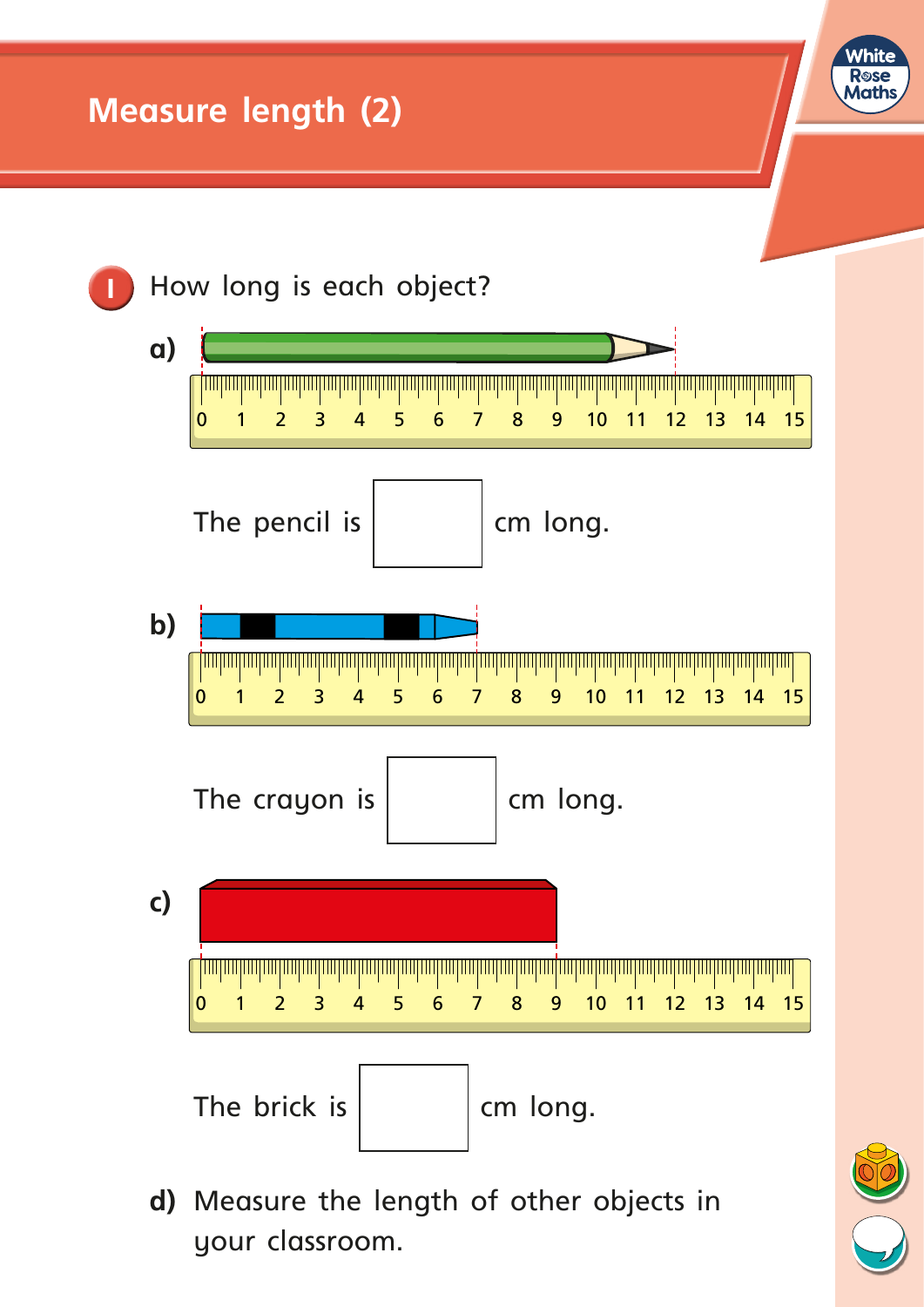

The \_\_\_\_\_\_\_\_\_\_\_\_\_\_\_\_ ribbon is longer.